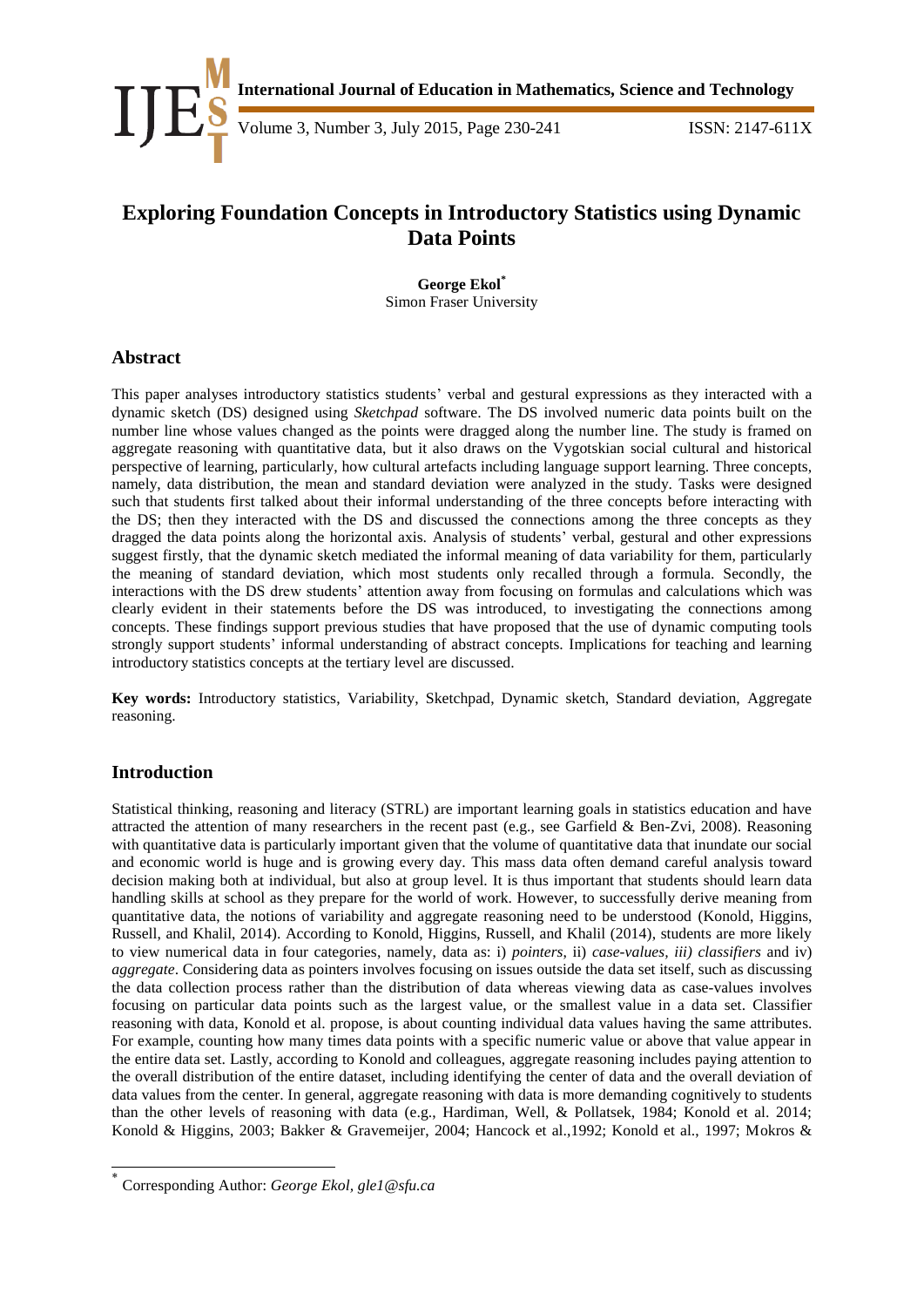Russell, 1995; delMas & Liu, 2005; Garfield & Ben-Zvi, 2008). In fact, research suggest an association between aggregate reasoning with data and understanding of the foundation concepts such as variability (Wild  $\&$ Pfankuch, 1999), distribution and standard deviation (delMas & Liu, 2005) and the mean (Hardiman, Well, & Pollatsek, 1984; Stigler, 1999). The purpose of the this study therefore, is to explore how a dynamic sketch implemented in a computer environment can support students' informal reasoning about the three foundation concepts mentioned above and develop their aggregate reasoning with data. The next section briefly discusses the theoretical perspectives that were adapted in the study.

#### **Theoretical Perspectives**

Given that the current study involves reasoning with data, the theories of statistical thinking and aggregate reasoning are employed (e.g., Konold, Higgins, Russell, and Khalil, 2014; Wild & Pfannkuch, 1999). The study also draws on the Vygotskian social cultural and historical perspective of learning, which provides that specific cultural tools including language can promote learning in a given cultural community, in this sense, a mathematical community. With regard to specific cultural tools, *Sketchpad* (Jackiw, 1991) software is used in designing tasks that support students' informal reasoning with data, toward aggregate reasoning.

#### *Aggregate Reasoning with Data*

Several researchers agree that when learners view data in aggregate, their focus shift from individual cases to the integrating the overall shape of the distribution (Wild & Pfannkuch, 1999; Watson, 2005; Pfannkuch & Wild, 2004; Konold & Pollatsek, 2002; Hancock, Kaput, & Goldsmith, 1992; Konold et al. 2014; Konold & Higgins, 2003). The aggregate perspective is summarized by Pfannkuch and Wild (2004) who state that:

Individual–based reasoning concentrates on the single data points and with little attempts to relate them to the wider data set, whereas aggregate-based reasoning is concerned with patterns and relationships in the data set as a whole. (p. 20)

Hancock, Kaput, and Goldsmith (1992) propose that students' ability to reason from group tendencies rather than from individual cases is fundamental to developing their statistical thinking. Other researchers (e.g., delMas & Liu, 2005), building on the same foundation of aggregate reasoning have used dynamic graphs to enable students visualize patterns in the data distributions and reason about the variations in the data sets. However, the problems related to data variability and aggregate reasoning are not yet exhausted. The current study investigates another angle whereby students physically *drag* data points on the computer screen and discuss the changes in the data distribution in real time. The study is framed on the Vygotskian theory of learning whereby cultural tools and language can be used to promote learning and understanding in a community. Moreover tools can also be used to provide specific signs that can mediate meanings and promote understanding in a given community (Falcade, Laborde, Mariotti, 2007; Bartolini Bussi, & Mariotti, 2008; Arzarello, Paola, Robutti, & Sabena, 2009; Vygotsky, 1978). In this study, a cultural community is the defined as a mathematical community, including a mathematics classroom.

#### *How Tools Function As Signs for Learning Mathematical Concepts*

Research studies have shown that physical (corporeal) tools can be used to support students learn the meanings of mathematıcal concepts (Falcade, Laborde, Mariotti, 2007; Bartolini Bussi, & Mariotti, 2008; Arzarello, Paola, Robutti, & Sabena, 2009; Vygotsky, 1978). According to the Vygotskian theory of learning, a cultural tool can be used to promote leaning of concepts through the signs that it generates (e.g. Vygotsky, 1978; Falcade, Laborde & Mariotti, 2007; Bartolini Bussi & Mariotti, 2008). Take for example two square shapes, A and B, with square A larger than square B. One could through visualization, state that '*the area of square A is bigger than area B'*, which, according to the Vygotskain perspective is categorized as a mathematical statement and is cognitive. In the Vygotskian sense then, a physical drawing serves an external function whereas a sign serves a cognitive function (Bartolini Bussi & Mariotti, 2008). The apparent transformation from a physical tool into an cognitive function tool is termed internalization (Wertsch & Addison Stone, 1985).

Wertsch, and Addison Stone (1985) define internalization as a process of transforming an external tool into an internal tool (Vygotsky, 1978). The analysis of internalization involves analyzing a system of signs (e.g., words, drawings, gestures, and the accompanying actions) that follow an activity with an external tool (Falcade, Laborde & Mariotti, 2007). The current thus study explores how a dynamic sketch can offer students' tools for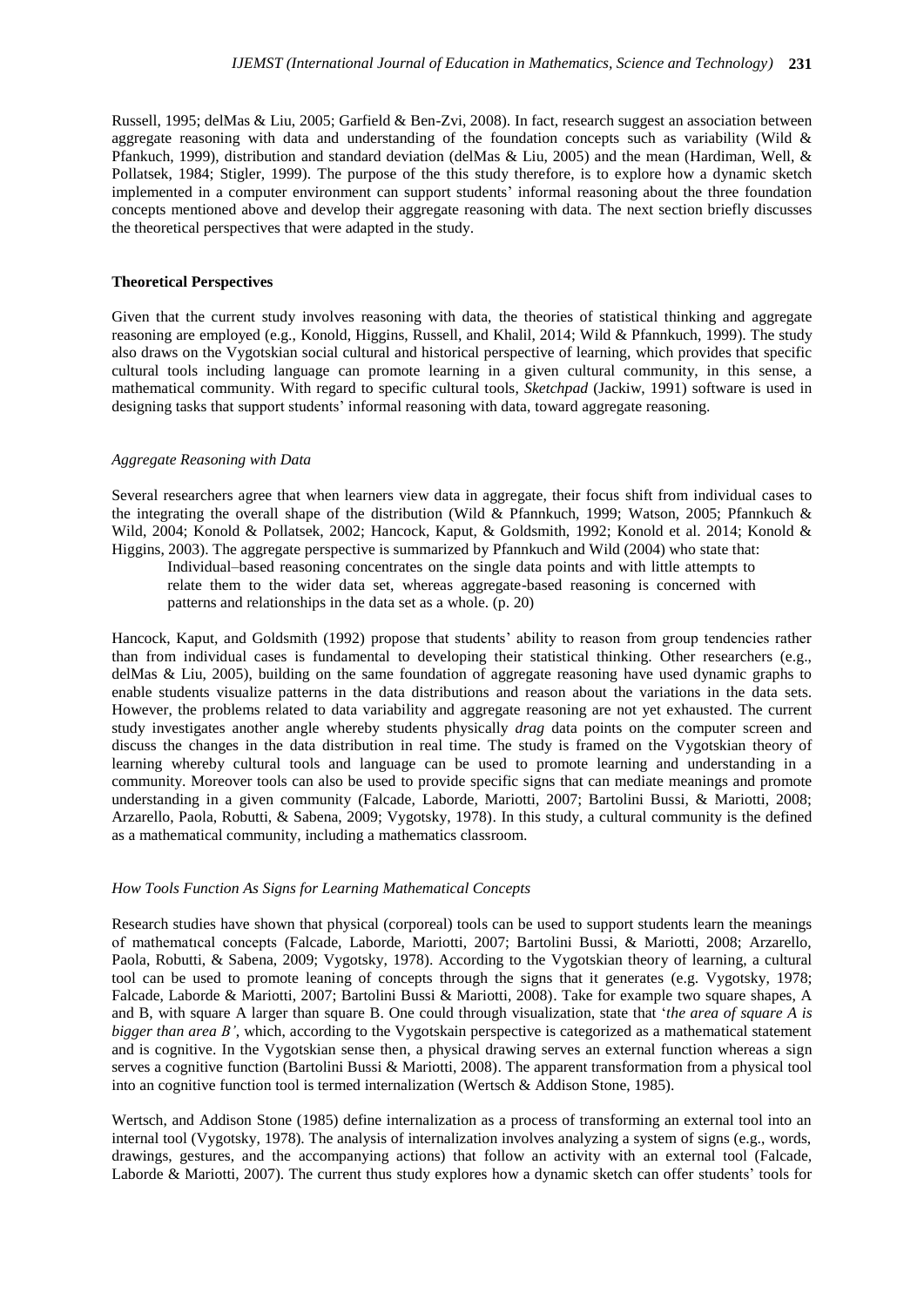reasoning with data in aggregate by visualizing the relationships in the data distributions. The study aims to answer the following specific research questions are:1) How do introductory statistics students reason about the notions of distribution, the mean and standard deviation without the dynamic sketch; 2) How are students' reasoning about the notions of distribution, the mean and standard deviation different after interacting with the dynamic sketch?; and 3) In what ways does the dynamic tool contribute to students' aggregate reasoning with numerical data? Drawing on the theoretical perspectives discussed above and also on other research studies, I hypothesize that students' thinking about the three foundation concepts before interacting with the dynamic sketch will show more deterministic reasoning focused on formulas calculations. But after interacting with the dynamic sketch, students reasoning will informally show some aggregate reasoning with quantitative data.

## **Method**

#### **Participants**

The study participants were five undergraduate students from a large research and teaching university in NorthWestern Canada. The participants, except for one student who had completed introductory statistics in the previous semester, were at the time of the interview enrolled in a 14-week introductory statistics course conducted by instructors at the Department of Statistics and Actuarial Science. The five students in my study were familiar with statistical data analysis software such as JMP and SPSS, but they had not used *Sketchpad* software before. However, before the interviews, participants were given ample time to practice with *Sketchpad* software and none of the students showed any difficulty using *Sketchpad* during the interviews. Participants' general familiarity with other computer software may have eased their quick adaptation to *Sketchpad* software functions during the interviews.

#### **Materials**

By the time of the interview participants had learned in their statistics classes and also from the course text books (e.g. Moore, 2010) the concept of distribution (e.g., describing distributions with graphs such as bar graphs, pie charts, box plots, histograms and stem plots). They had also learned describing distributions with numbers (e.g., the mean, mode, median, and standard deviation) as well as learned the about the normal distribution curve (e.g., the normal density curve, the 68-95-99.7 rule and applying the rule for obtaining a probability under the standard normal). The study participants were obviously familiar with the formula for obtaining the mean  $(1/n)\sum_{i=1}^{n}$  $\overline{a}$ *i n*  $(1/n)\sum_{i=1}^{n} x_i$  of a data set,  $x_i$  is the individual data point and n is the number of data points in the data set. The participants had also learned about standard deviation and its relationship with the mean and data distribution. Previous research studies (e.g. delMas & Liu, 2005) however, revealed that students generally struggle with the meaning of standard deviation even if they do not show much difficulty using the formula  $[(1/(n-1))\sum_{i=1}^{n} (x_i - \overline{x})^2]^{(1/2)}$  $[(1/(n-1))\sum_{i=1}^{i=n} (x_i - \bar{x})^2]$  $(i-1)$ ) $\sum_{i=1}^{i=n} (x_i \int_{-1}^{1} (x_i - \overline{x})^2$  for calculating the value of standard deviation from a numerical dataset. Therefore the interview tasks were designed on the *Sketchpad* to enable students visualize changes in standard deviation in relation to changes in the mean and data distribution as they physically dragged the data points on the number line. *Sketchpad* software was chosen among other dynamic software for two reasons. First, the software was found to be highly adaptable and easy to use. Secondly, *Sketchpad* functions directly involved the students in the learning process in real time in the sense that participants were able to drag data points in the computer environment and watch the changes. In that respect, *Sketchpad* directly supported students' exploration and discovery (Arzarello et al. 2002) through dragging data points on the dynamic sketch and students noticing what changed and what did not change on the sketch.

#### **Data Collection Instrument**

The study adopted qualitative, semi-structured, task-based clinical interviews (Piaget, 1972; Ginsburg, 1981; diSessa, 2007). The more recent work by diSessa for example, shows that clinical interviews not only can facilitate collection of very helpful information from students through their statements, but it can also provide useful insights into the cognitive processes behind students' reasoning about concepts. In keeping with the study purpose, the tasks were designed such that participants not only engaged in tasks, but they also informally expressed understanding of the underlying concepts built in the tasks.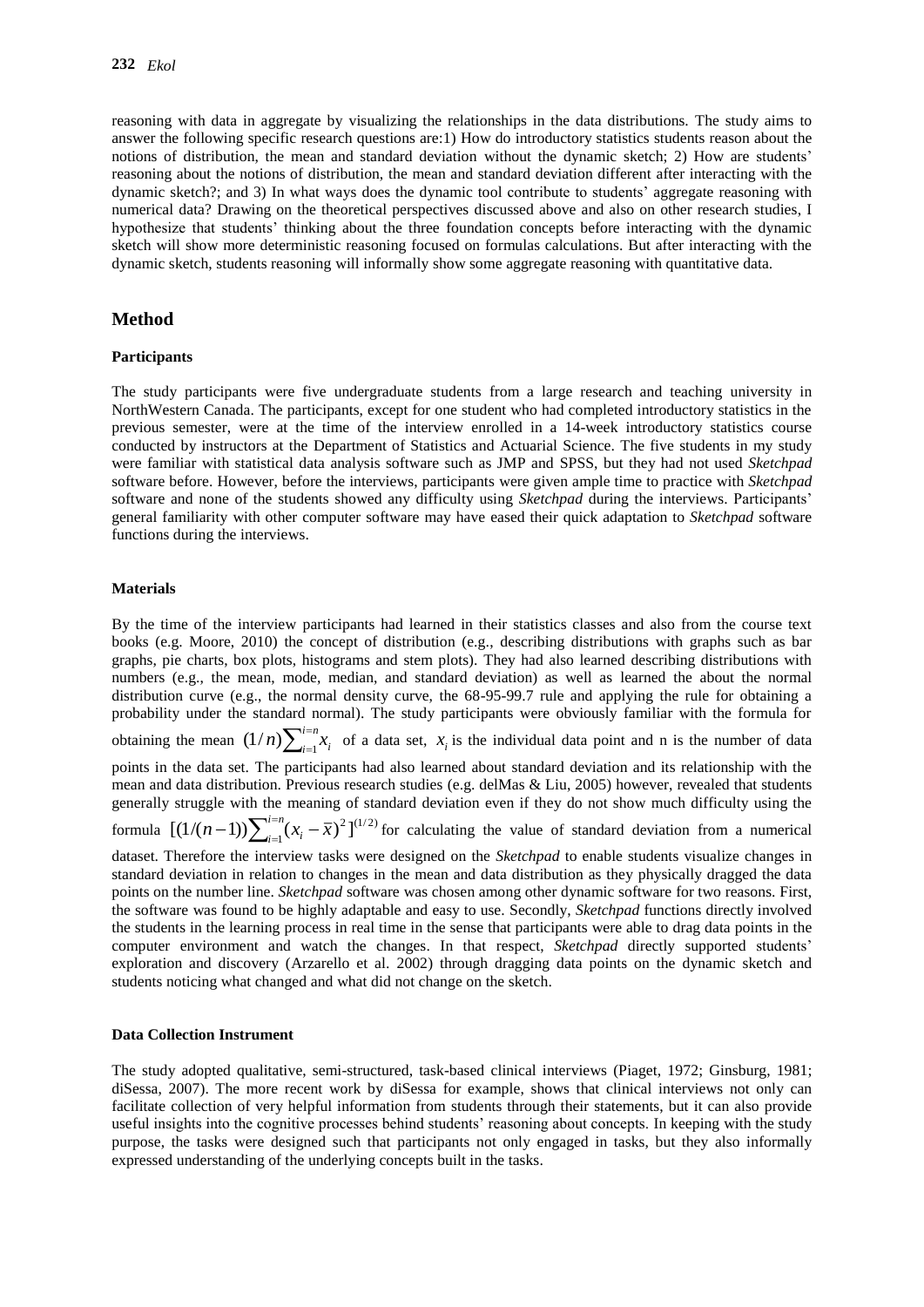#### **Analysis of the Instrument**

Figure 1 is the dynamic sketch (DS) used for collecting data. The term 'dynamic' is applied in the sense that a numeric data point constantly changes its numerical value as it is dragged along the number line. The term "data point" is applied in this study to mean both the location of the data (e.g., at position marked A) on the horizontal axis in the DS and its numeric value. Dragging action involves selecting a data point, or a group of data points on the DS, holding down the left side of the mouse and gently dragging the mouse on the number line. I refer to the system of tools used for dragging data points on the DS as the dragging tool. To drag all the data points together, all the points are selected, but only one of the selected points is dragged in the desired direction. That action enables all the selected points to move the same distance in the same direction. Figure 1(a) is a simplified version of the DS having six dynamic data points A, B, C, D, E and F on the number line. As a data point is dragged on the number line, the numeric values of the mean and standard deviation increase or decrease according to whether the data point is dragged toward the center of the dataset or away from the center of the dataset. *Sketchpad* software makes it possible to add as many data points as possible, but in this investigation a small dataset was chosen to minimize overcrowding the sketch and distracting students' attention from focusing the relationships among standard deviation, the mean and data distributions on the number line as they dragged the data points on the horizontal number. The DS is also designed with numeric scales that enable student read off the values of the mean and standard deviation during the dragging action. The action buttons on the DS enable the dynamic specific functions of Sketchpad to be hidden from students during prediction stages and the buttons are activated when students have to check the in predictions. To activate a button, one simply clicks on Show<function>, e.g. Show <mean> to show the mean. Clicking once on the 'Show mean' button one activates the numeric values of the mean; clicking it again hides the numeric values of mean.



Figure 1. (a) Before dragging the data points; (b) Data point A on the extreme left is dragged to the right toward the mean line, the mean value increases as standard deviation decreases; (c) Data point F originally placed on the right side of the mean-line is dragged to the left; both the mean and deviation standard decrease relative to Figure 1(a).

*Sketchpad* simulates the numeric values for the mean and standard deviation from their algebraic expressions  $\sum_{i=1}^{n}$ Ξ. *i <sup>n</sup>*  $(1/n)\sum_{i=1}^{n} x_i$  and  $[(1/(n-1))\sum_{i=1}^{n} (x_i - \bar{x})^2]^{(1/2)}$  $[(1/(n-1))\sum_{i=1}^{i=n} (x_i - \bar{x})^2]$  $(i-1)$ ) $\sum_{i=1}^{i=n} (x_i \int_{-1}^{1} (x_i - \overline{x})^2$  respectively. For instance, in Figure 1(a), the mean of the six data points marked A, B, C, D, E, and F on the number line is given by  $(1/n)\sum_{i=1}^{i=6} x_i = 2.03$ *i*  $\sum_{i=1}^{i=0} x_i = 2.03$  and the corresponding standard deviation is  $[(1/(n-1))\sum_{i=1}^{i=6} (x_i - \overline{x})^2]^{(1/2)}$  $[(1/(n-1))\sum_{i=1}^{i=6} (x_i - \overline{x})^2]$  $(i-1)$ ) $\sum_{i=1}^{i=0}$  $(x_i \int_{-1}^{\infty} (x_i - \overline{x})^2$   $\int_{0}^{\frac{1}{2}} f(x_i - \overline{x})^2 dx = 0.40$ . A perpendicular line that we named the 'mean-line' is constructed at the mean point of the six data points. The *mean-line* (Ekol, 2013) serves two major roles: i) it provides is a physical representation of the mean of the data points during the dragging action; ii) the mean-line also serves as a tracking device for the direction where the center of the data distribution is moving with dragging. For coding purposes, (see later) it is proposed that data points that are on the left-side of the mean-line do not cross to the right- side and that those on the right-side do not cross the mean-line to the left-side. But this is only a simplification for coding purposes as will soon be shown in the next paragraph. In general, however, any data can be dragged across mean-line. In that regard, therefore, the second proposition is that if a data point or a set of data points are dragged across the mean-line, they automatically assume the coding protocol for that side of the mean-line. Data points on the left-side of the mean-line are coded with subscript "L" for "left", e.g.,  $A_L$ ,  $B_L$ , and  $C_L$ ; and data points on the "right" side of the mean-line are coded with subscript "R" for "right", e.g.,  $D_R$ ,  $E_R$ , and  $F_R$  respectively (Fig.1a). If  $A_L$  is dragged to *its* left, it is coded A<sub>LL</sub>, and if dragged to its right, the coding is A<sub>LR</sub>. Similarly, for data points on the right side, for example, if  $D_R$ , is dragged to its left, it is coded  $D_{RL}$  and if it is dragged to its right, the coding is  $D_{RR}$ . Table 1 provides examples of drag coding for some of the data points A, B, C, D, E, and F and the corresponding changes (increase/decrease) in the magnitudes of the mean and standard deviation. The down arrow "⇩" is used to represent a decrease in the magnitudes of the mean and standard deviation; the up arrow "⇧"represents an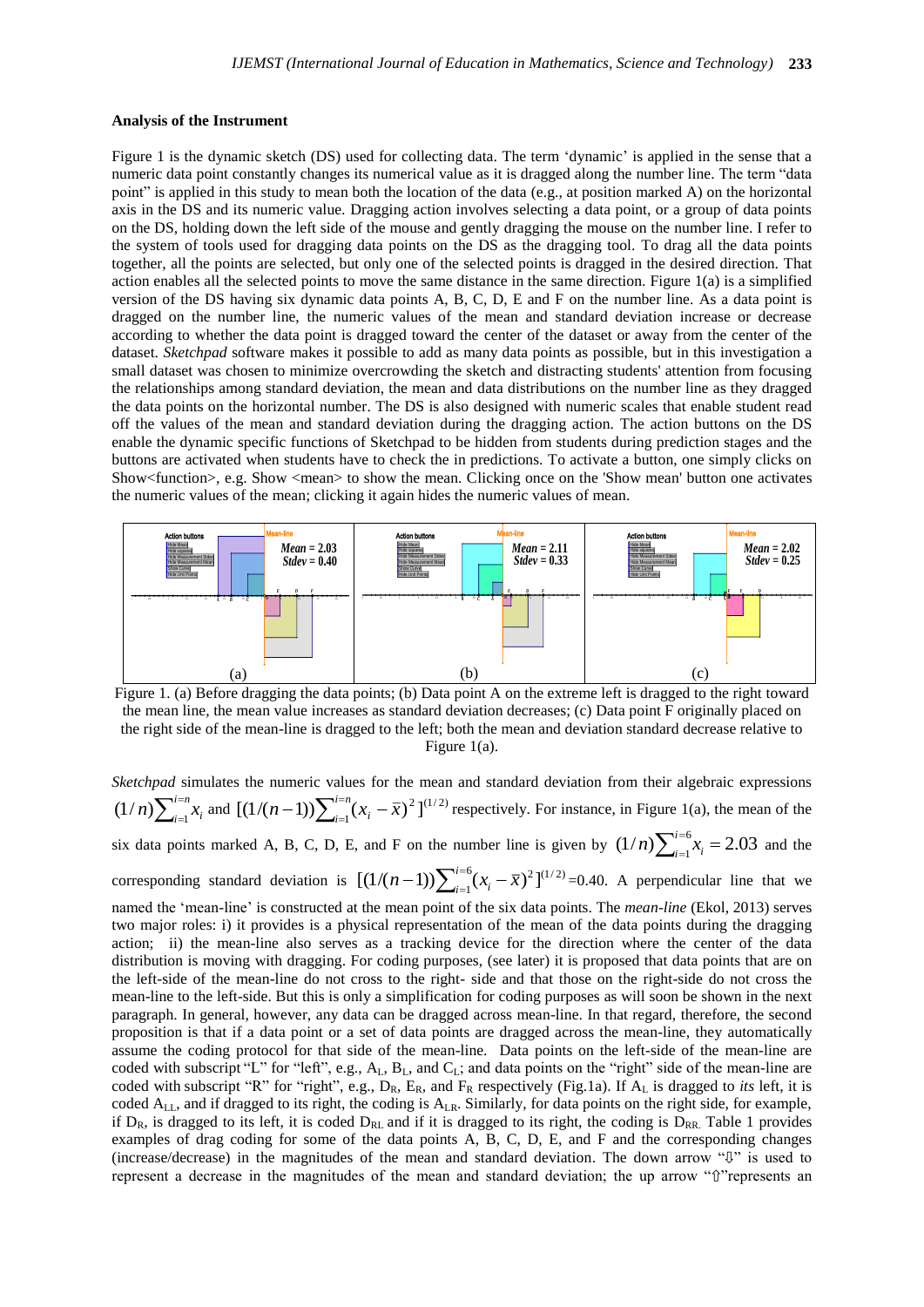increase in mean and standard deviation when a data point is dragged to the left or to the right of the mean-line. For example, in Figure 1a, data point  $A_L$  (mean=2.03, standard dev.=0.40) on the left of the mean line shows an increase  $(①)$  in the mean value from 2.03 to 2.11 and a decrease  $(①)$  in standard deviation from 0.40 to 0.33, when point A is dragged to its right,  $A_{LR}$  (see Fig. 1b). In general, the mean increases if a data points on the left side of the mean line is dragged to the right while standard deviation decreases. Conversely, the mean decreases as standard deviation increases if a data point on the left of the mean-line is dragged to the left. However, on the right side of the mean-line, both the mean and standard deviation increase in magnitude if data points are dragged to the right; and they both decrease if data points are dragged to the left. For each data, two possible directions of movement are coded to the left or right, but in Table 1, only a few codes are shown as examples. The uncompleted parts are represented by "-", but it is not difficult to complete the changes for each data point. Altogether there are 14 possible directions of dragging, two for each of the six individual data points, and two for all the data points dragged together to the left or to the right. The last two rows in Table 1 provides that if the six data points are selected and all dragged together the same distance to the left, or to the right, standard deviation stays constant, but the mean decreases  $(\theta)$  as the points are dragged to the left and increases (î) as the points are dragged to the right. This finding shown graphically on the DS through dragging action is an important statistical principle that often eludes many introductory statistics students as the students only focus on calculations. Part of the problem could be that students lack suitable tools such as the DS with which to explore dynamically and visually the association that exists between data distribution and data variability.

| Direction of dragging      | 00<br>o<br>Mean | Standard<br>deviation |
|----------------------------|-----------------|-----------------------|
| $A_{\mathbf{L}\mathbf{L}}$ |                 | îì                    |
| $A_{LR}$                   | íì              |                       |
| $B_{LL}$                   |                 |                       |
|                            |                 |                       |
|                            |                 |                       |
|                            |                 |                       |
| $F_{RL}$                   |                 |                       |
| $F_{RR}$                   |                 |                       |
| (ABCDEF) <sub>L</sub>      |                 | Constant              |
| $(ABCDEF)_{R}$             |                 | Constant              |

Table 1. The Drag Table showing changes (increase or decrease) in the magnitudes of the mean and standard with the direction of dragging data points on the horizontal axis.

Figure 2 below extends Figure 1. Each data point is associated with a geometrical square whose length is measured from the mean-line to the corresponding data point. For example data point A has area from the meanline shaded pink. Although the squares overlap, each square is identified separately by its distance from the mean- line to the data point. In Figure 2(a), for instance, the magnitude of standard deviation=1.30. After data point  $F_R$  (on the far right of the mean-line) is dragged slightly to its left (Fig.2(b)), the magnitude of standard deviation decreases to 1.19; also the area of square F decreases, showing that, the farther away a data point is from the mean-line, the larger is the resultant variability in the overall dataset as reflected in the magnitude of the standard deviation. In principle, the sums of all the six squares representing the six data points provides the resultant variability of the dataset represented by the magnitude of standard deviation.



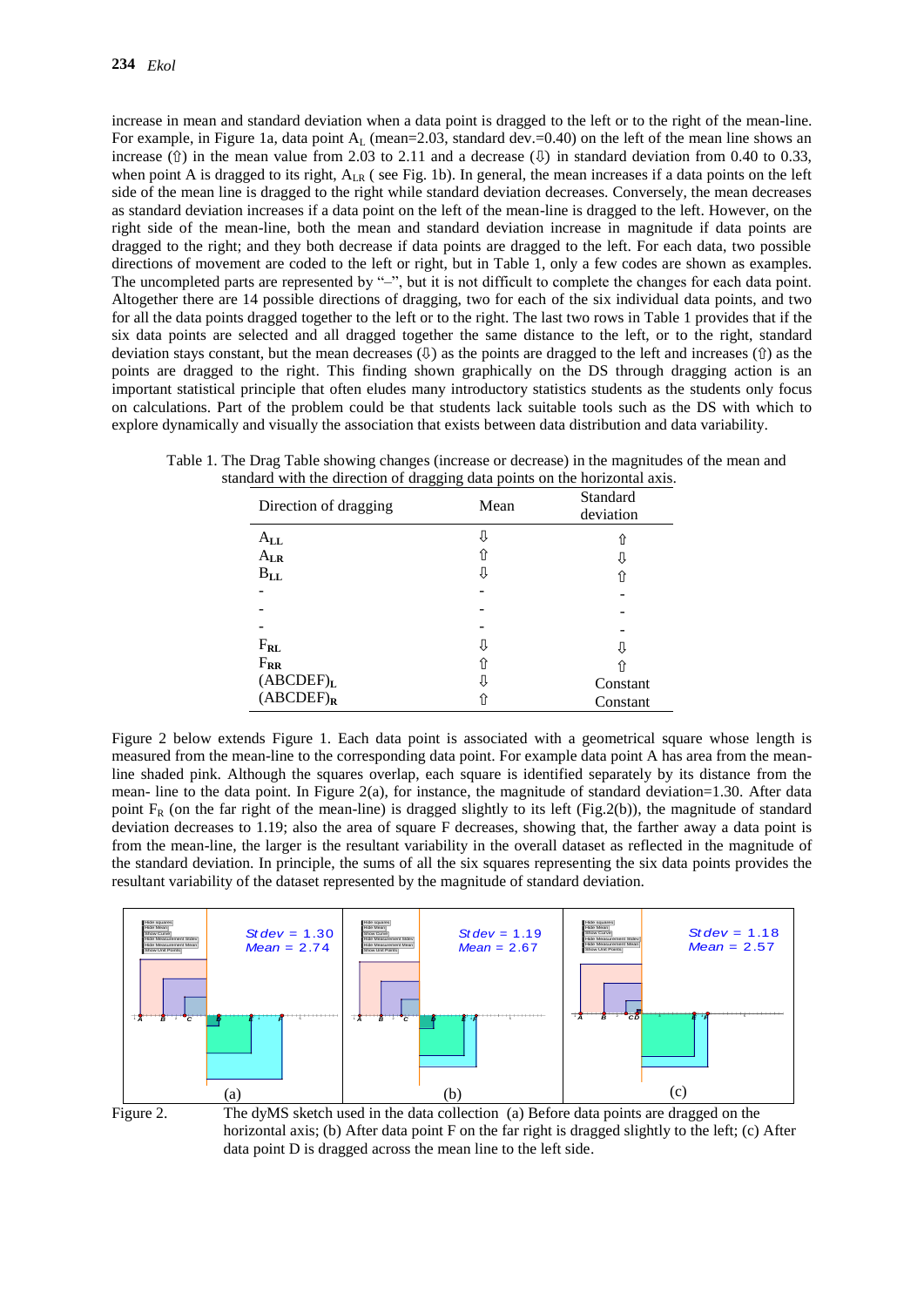In fact, the squares were included in the design to mediate the abstract meaning of standard deviation and variability for many students. The larger the size of the square, the bigger the variability in the data set and also the larger the magnitude of standard deviation, and vice versa. As delMas, Garfield and Oom (2005) point propose, incorporating the ideas of area in graphs can help students develop understanding of theoretical distributions, and the attendant relationships.

## **Interview Tasks**

During the interviews participants were asked to: (a) briefly state what they thought about the terms distribution, the mean and standard deviation. This task was given before participants engaged with the dynamic sketch to provide a basis for comparing any changes in their reasoning after interacting with the dynamic sketch; (b) predict and justify how the mean and standard deviation would change if data points were dragged along the horizontal number line; (c) check their predictions using Fig. 2 and talk about the changes they noticed in the data distribution, the mean and standard deviation during checking predictions; and (d) at the end, with computer closed and DS not seen anymore, reflect on the meaning of standard deviation and variability in general. The reflection in (d) was often prompted by the interviewer with a question, "What do think about the term standard deviation?" The expectation from the reflection question was two. Firstly, that after their engagement with the dynamic sketches, participants would not present the formula for standard deviation as an answer to this question, but rather, discuss or at least describe, informally what standard deviation is to the distribution of a data set. Secondly, the reflection question also served to gauge the changes in reasoning about data after their interacting with the dynamic sketch*.*

#### **Data Collection**

As explained in the study design, data was collection followed one-on-one, task-based interviews. Each interview session lasted between one 40-45 minutes. The interviews tasks involved semi-structured questions. In the first 10 minutes of the interview participants first answered questions that did not involve the DS. After, participants were introduced to the DS as explained earlier. The interview proceedings comprised of participants' statements, hand movements, and gestures were videotaped and transcribed for analysis. The author watched the videotapes several times and also took screen shots of participants' speeches and actions, e.g., hand movements and gestures during the interviews, which expressions were taken to represent their modes of reasoning about how the dataset varied along the horizontal axis. In the next section, results are presented and discussed. The square brackets [#] refer to participants' direct statements cited in the analysis. Texts enclosed in the square brackets [...] are the author's attempts to clarify participants' statements, but without altering the original meanings.

#### **Results and Discussions**

A large amount of qualitative data was collected in the interviews. Given that participants had all taken introductory statistics courses taught by the same instructors, it was not unexpected that their answers in the interviews would show some similarity. Data analysis was uniformly carried out for all the five participants: Anita, Boris, Halen, Maya, and Yuro. However, because of page limitation and for reasons given in the next section, only Maya's is analyzed in more detail and supplemented by brief discussions from the other participants' data, under section "Scanning the entire data."

#### **Presenting Maya' Data**

Maya's data was chosen for detailed analysis for two main reasons. First, her data reflected the general responses seen in the other four participants'' data. Second, Maya's data also presented some unique features, particularly during her interactions with the dynamic sketch that other participants' data did not present.

#### **Maya Prior to Interacting with the Dynamic Sketch**

Before introducing her to the dynamic sketch in Figure 2, Maya was asked what the "mean" of a dataset meant to her*.*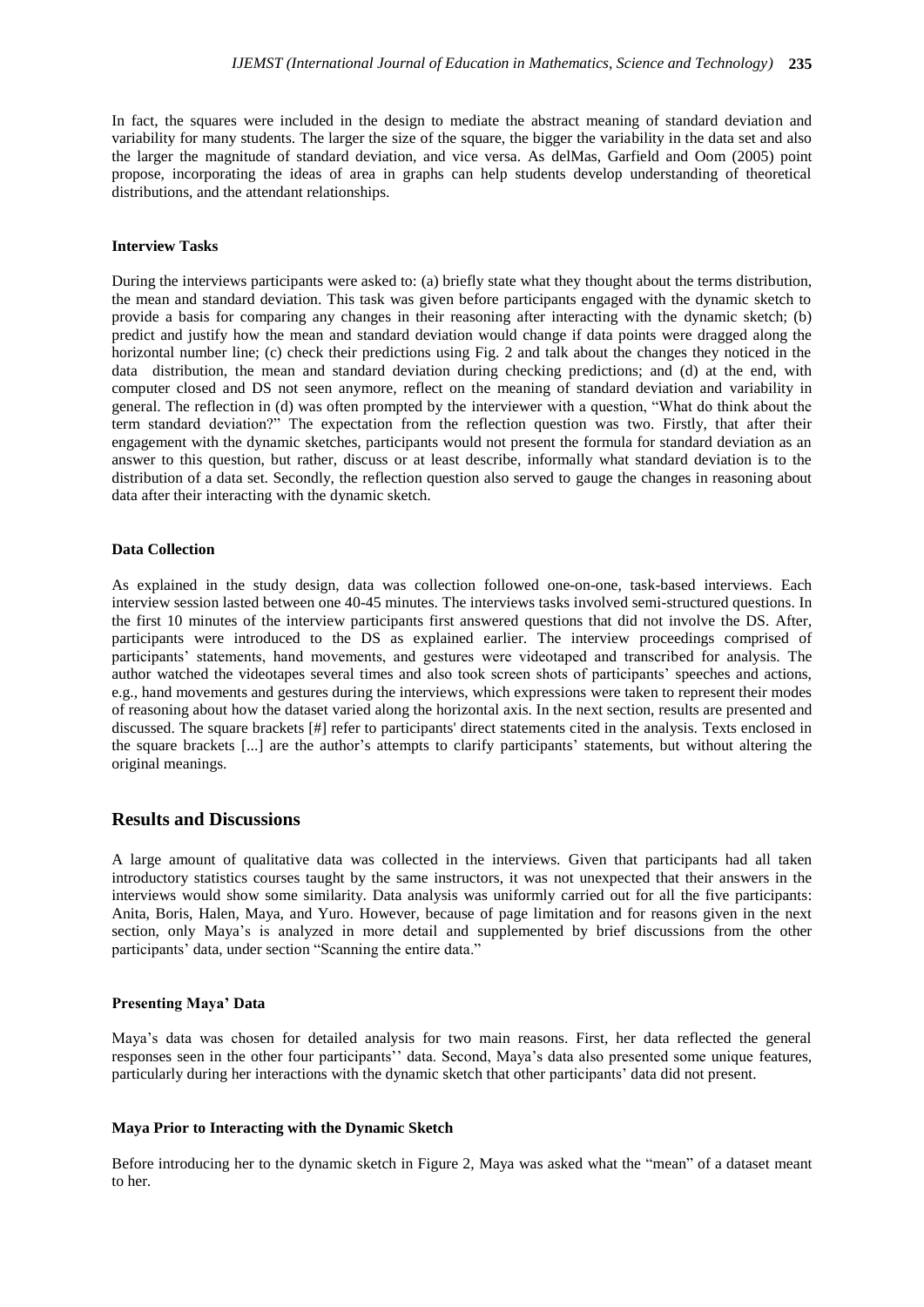[1] *Maya:* The mean is the answer to a formula where we add up all the [data] values in a particular data set and divide by the number of values that are there, so mean is like a number, like a specific number, [the] mean is more specific, it's like calculated out.

Maya moved her hands a lot as she talked about the mean. For instance, she drew a horizontal line in the air with her right index finger as she said "and divide by the number of values that are there" [1]. Asked about standard deviation? Maya began by asking an open question, "Standard deviation?"

[2] *Maya:* I see standard deviation in graphs, there is like one, two, three, four; then there's negative one, negative two, negative three, negative four. You can calculate standard deviation.

As Maya counted from one to four, she moved her right hand up and down four times; then she changed to her left hand and moved it up and down again four times as she counted from negative one to negative four. It is clear from Maya's statements  $[1 \& 2]$  that her thinking about the concept of mean relied on a "formula" for the mean, and probably also on the procedure that generates a "specific number" for the mean. For standard deviation, Maya seems to imagine a graph or "graphs" with equal distances on either side the center. The interviewer conjectured that Maya was probably referring to the normal curve with four units of standard deviations on either side of the center. The interviewer introduced Maya to the dynamic sketch in Figure 2(a), but hid the numerical values for the mean and standard deviation hidden. Maya was asked to predict how the mean and standard deviation would vary if she dragged a data point along the horizontal number line. She intently looked at the sketch for a few moments then predicted:

[3] *Maya:* I think when I move the points, the lines that the points are connected to will also move.

By statement [3], it was not clear what Maya meant, but the interviewer assumed that Maya meant if she dragged a data point along the horizontal line, the vertical sides of the squares would also move. The interviewer asked a more specific question about the changes in the squares, "How would the squares change as you move the data points on the horizontal number line, either to the left or to the right of the mean-line?" to which she replied,

[4] *Maya:* Well, I guess when I move the points to the left, the square will increase.

"Why?" the interviewer followed. Maya did not immediately respond to the last question, but stretched her right index finger toward the computer mouse pad ready to drag a data point on the dynamic sketch and check her prediction, but the interviewer intervened, "Just say what comes to your mind and then you can check after." Maya looked at the sketch and used her right index finger to point at individual data points one after another (Fig. 3); then she responded to the last question,

[5] *Maya:* Because the farther away the point is from the center, then the greater area it [the square] has.



Figure 3. (a) Maya points at the data points on the horizontal number line; (b) A large square shows after Maya dragged data point B to the left side of the mean-line.

It seems Maya used the relative sizes of the squares from mean-line to make a prediction about how data varied from the center. It is however, not clear from Maya's statement [4] if she had standard deviation in mind. The interviewer asked Maya to click on the action buttons, "Show mean" and "Show Standard deviation" on the dynamic sketch and asked her to "[…] go ahead and check" her prediction in[4]. Maya used the dragging tool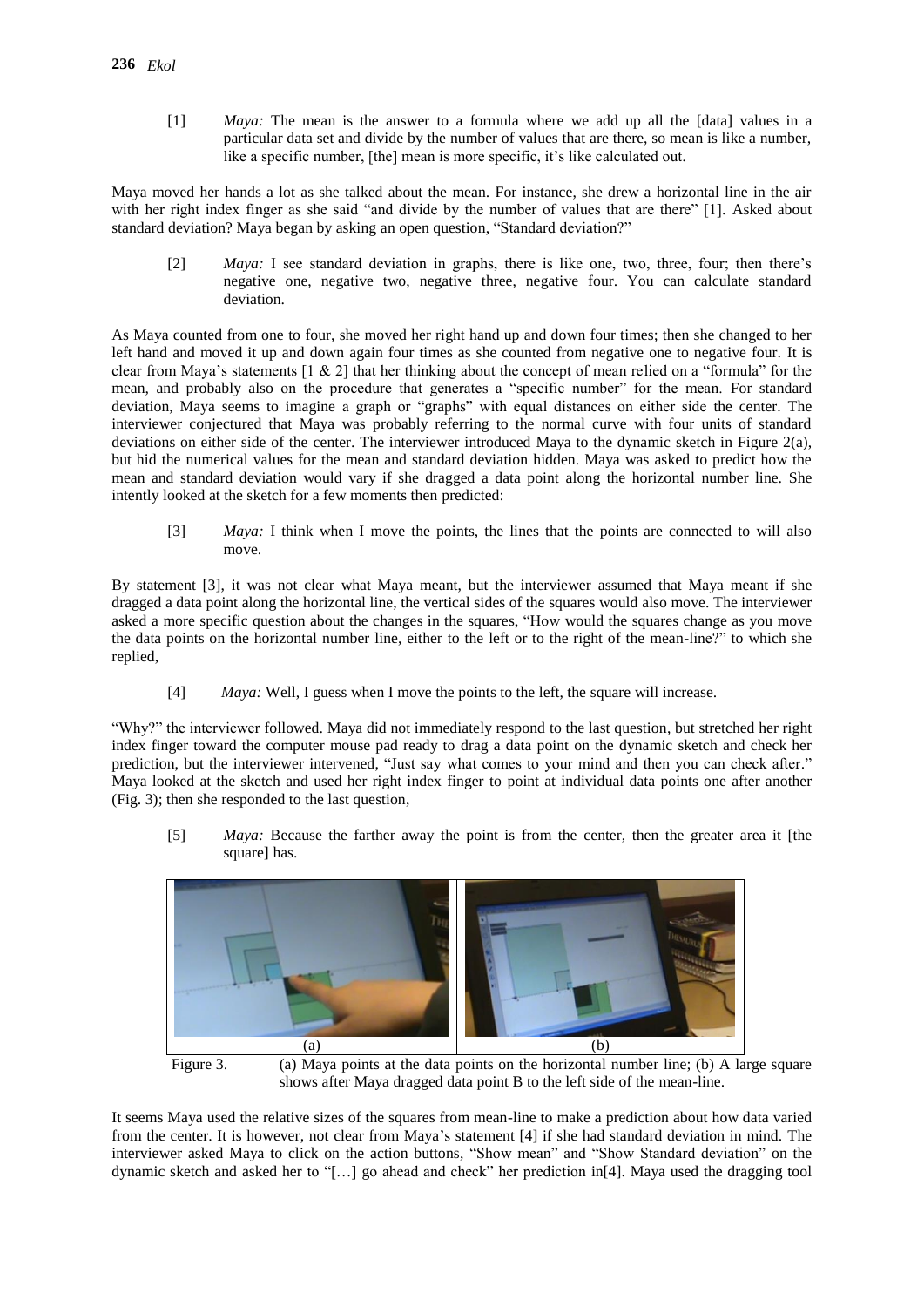slowly moved data point B (Fig. 3b) away on the left of the mean-line. She continued dragging the point *back* and forth and observing the changes in numerical scales of the mean and standard deviation and she said,

[6] *Maya:* So, the mean increases as standard deviation [*pauses for a moment then continues dragging point B back and forth*]. As standard deviation increases, the mean also increases. Oh no, the mean decreases right [*stops dragging*]. Oh, this is nice!

Maya's statement in [6],"*So*, the mean increases..." suggests that she found something that was not obvious to her before interacting with the dynamic sketch. Initially, Maya assumed that an increase in standard deviation automatically meant an increase in the mean, after exploring by dragging the point, she correctly stated the changes in the mean and standard deviation. Maya's discovery in [6] was evidently aided by the dragging action and the dragging tool of *Sketchpad* as she moved data point B back and forth and linked the changes in the magnitude of standard deviation with changes in the mean. Following that episode, the interviewer asked Maya what standard deviation meant to which Maya responded,

[7] *Maya:* Standard deviation is like a measure of how far apart the points are from the mean.

Statement [7] was consistent with statement [6], but quite different from Maya's statement [2] before she interacted with the dynamic sketch. The change in Maya's reasoning can thus be largely associated to her interactions with the dynamic sketch by dragging points. Toward the end of the interview session, with the computer closed Maya was again asked a similar question "What do you think about standard deviation?" The question aimed at provoking Maya to reflect on the link between changes in standard deviation and changes in data distribution, but without the mediation of the dynamic sketch. Maya paused for some moments and she said,

[8] *Maya:* Standard deviation is certain point away from the *center* of a population [*she stopped momentarily then continued...*]. There is a formula, I forgot but, it's like standard deviation equals the square root of the variance.

Maya's statement [8] on the one hand, involved informally, some elements of aggregate reasoning in that she thought about the distribution of data in respect of population and center. On the other hand, Maya also reasoned about standard deviation as "equals the square root of the variance" suggesting a standard deviation was merely a pointer to a formula and to calculations. In the former case, Maya seemed to move toward an understanding of the meaning of standard deviation in an aggregate way, but in the latter, Maya took recourse to the "formula" for standard deviation. It appears that in the absence of the dynamic tool, Maya found it easier to reason about standard deviation in terms of "a formula" [8(b)], whereas having the dynamic tool in mind seemed to mediate her aggregate reasoning and an informal understanding of the meaning of standard deviation [8(a)].

#### **Analysis of Maya's Interactions without the Dynamic Sketch**

Before Maya's interacted with the dynamic sketch, her statements showed more case-value than aggregate reasoning. For example, in [1], her statement about the mean was, "...so*,* the mean is like a number, like a specific number, [the] mean is more specific, it's like calculated out [...]". Maya' statement [1] is also consistent with Pollatsek, Lima, and Well's (1981) findings, that for many students, dealing with the mean is more about calculating the mean than a conceptual consideration. In fact Maya's statement that the mean is a "a specific number" that can be "calculated out" falls in line with Konold et al.'s (2014) case-value reasoning categorization. Also Maya's consideration of standard deviation in [2] strongly suggests classifier reasoning (Konold et al., 2014). of the distances in "in graphs", but "you can calculate standard deviation", suggests she considered standard deviation as a value obtained from computation using a formula. Maya's thinking about the mean and standard deviation before using the dynamic sketch reveals two categories: (i) The mean as a casevalue; and (ii) Standard deviation as both a case–value, and a data classifier. What follows is the analysis of Maya interactions on the dynamic sketch.

#### **Analysis of Maya's Interactions with the Dynamic Sketch**

On predicting how the mean and standard deviation varied if she dragged a data point on the horizontal axis, Maya correctly predicted that the square area would increase if a point from the center because the "farther away a point is from the center, then the greater area it has" [4]. Maya's correct prediction was most probably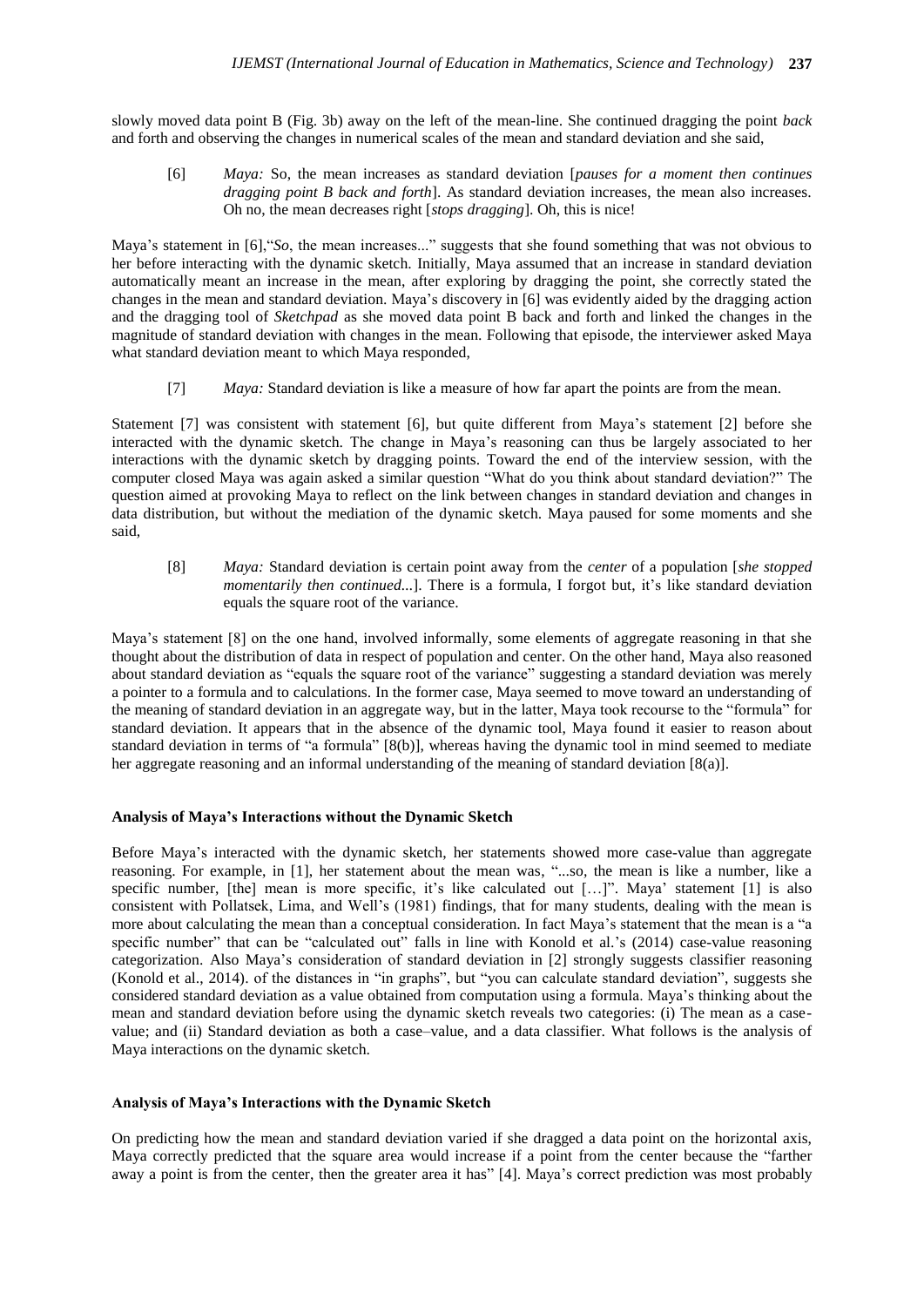evoked by the dynamic sketch. Her statement also included motion related words such as "move", "increase", "farther away", and "greater area" [statements  $4 \& 5$ ]. It is important, however, to note that Maya's dynamic expressions happened at the prediction stage, before she physically dragged the data points. That could suggest that viewing and talking about a dynamic tool evoked some dynamic thinking in Maya.

Maya engaged with the dynamic sketch when checking her predictions, changing her answers from one to another as she dragged a data point along the horizontal axis [Fig. 3b]. In statement [7], Maya seemed to reify the meaning of standard deviation from her interactions with the dynamic sketch as she said "standard deviation is like a measure of how far apart the points are from the mean." Maya's statement [7] is consistent with the research studies in other areas of mathematics that found that the dragging action enabled students formulate more correct meanings of mathematical concepts (e.g. Arzarello et al., 2002). In fact, research studies by Arzarello et al., and by Falcade and Mariotti (2007) for example, clearly reveal that the dragging action supported students' explorations of mathematical concepts by helping them discover mathematical properties and meanings that were built in the tasks. During interactions with the dynamic sketch, Maya reasoned about standard deviation more globally, such as standard deviation is a "measure" of how far data points are from the center of a distribution that informally showed aggregate reasoning.

#### **Scanning the Entire Data**

This section briefly discusses the main categories of reasoning that emerged from the analysis of the entire interview data. The discussion will first focus on data collected before participants interacted with the dynamic sketch and then discuss data collected from interactions with the dynamic sketch. In the static environment, three loose categories emerged when participants were asked about their understanding of standard deviation in the static environment. The categories followed key words from participants' statements such as: - (i) standard deviation is derived from the mean; (ii). Standard deviation as distances measured from the center of the normal distribution curve; and (iii) standard deviation as a measure of variation of data from the mean.

#### *Standard Deviation is derived from the Mean*

In this category, Anita statement, "If you can figure out the mean of data set, then you can derive standard deviation" provides an example. By "derive standard deviation", Anita probably meant 'calculate standard deviation' based on the mean of a dataset. Anita's reasoning suggests case-value reasoning because she suggested standard deviation merely as a number derived from the mean rather than as a measure of variability in the dataset.

## *Standard Deviation as Distances Measured from the Center of the Normal Curve*

This category had three participants **(**i.e., Halen, Maya, and Yuro**)** who linked standard deviation to the distances measured from the center of the normal distribution curve. Halen said that standard deviation was "similar to deviation", for if you have "a normal curve, the standard deviation at the center will be zero, and one standard deviation from the center will be sixty eight percent". Halen drew a sketch of the normal distribution curve in (Fig. 4) and labelled it zero at the center and 68% two standard deviations from the center. Maya's reasoning was not quite different from Halen as she said, "I see standard deviation in graphs, there is like one, two, three, [...] and negative one, negative two [...]." Yuro's consideration of standard deviation was similar to Maya and Halen's in the sense that for him, standard deviation is "how far the points are" from the middle point, one point on the left, one point on the right and "all these points around it."



Figure 4. Halen's sketch showing the normal distribution curve and the distances from the centre.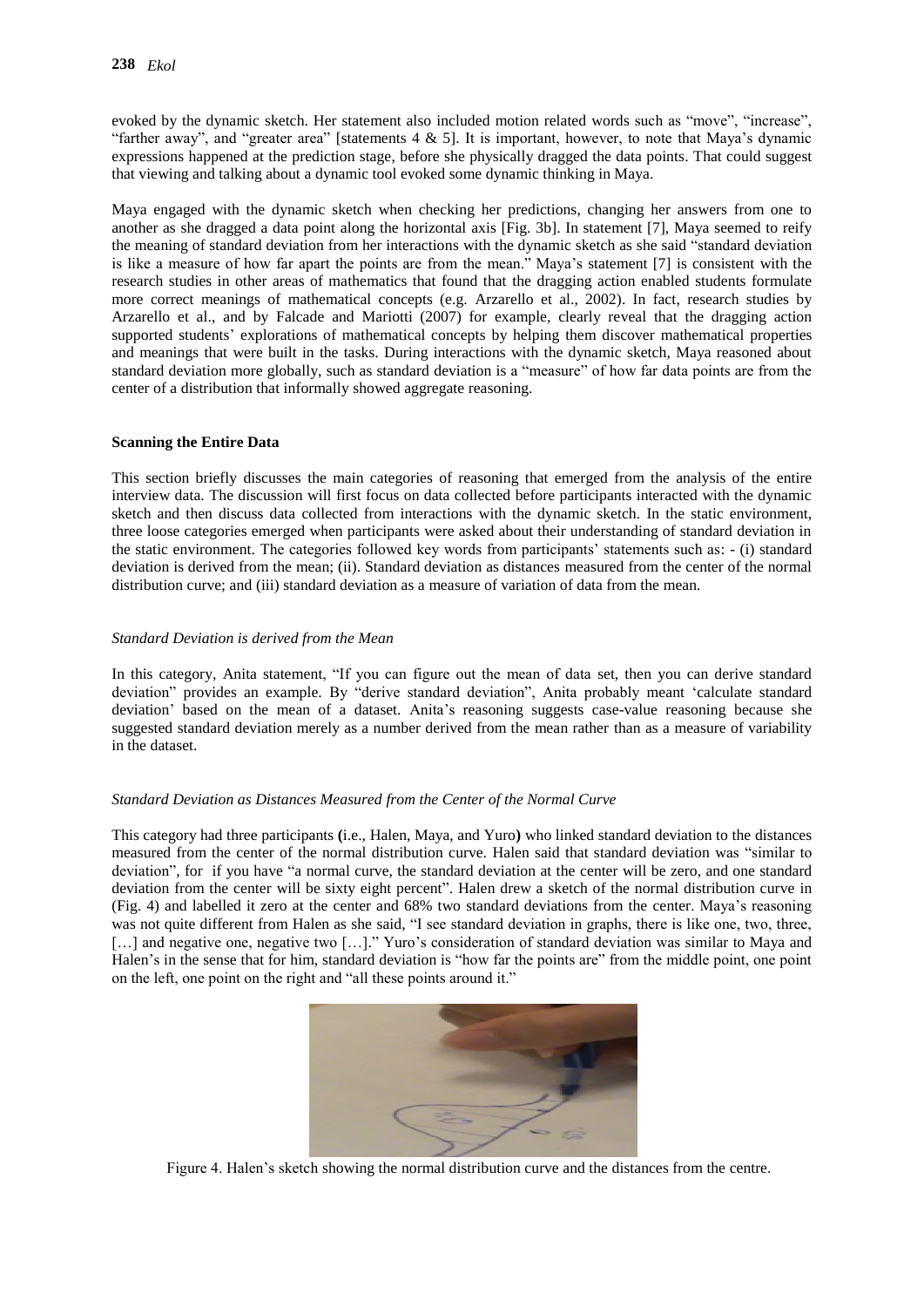#### *Standard Deviation as a Measure of Variation of Data from the Mean*

In this category, Boris described standard deviation as "a measure of variation of data from the mean". Looking across the data in the static environment only Boris appeared to have a more aggregate reasoning about standard deviation. The other four participants reasoned about standard deviation as if it were linked it to the normal distribution curve (Maya, Halen and Yuro), and to a formula (Anita).

#### **Constructs of Standard Deviation after Interactions with the Dynamic Sketch**

After interactions with the dynamic sketch, participants' informal statements showed some aggregate reasoning that was different than their reasoning prior to interacting with the dynamic sketch.

#### *Aggregate Constructs of Standard Deviation*

In this category, aggregate reasoning about standard deviation is applied with a focus on participants' awareness of the changes in the data distribution as a whole (Pfannkuch & Wild, 2004). Boris' statement below is an example:

[9] *Boris*: If the data points are equal difference [*distance*] from each other, without changing the difference [*distance*] between them; if you shift [*drag*] the data points to the left or [*to the*] right, it won't change the mean, no, it just shifts the mean, but it won't change the standard deviation*.*

Boris statement [9] simply means that if all the data points on the dynamic sketch are selected and dragged the same distance on the horizontal axis, standard deviation stays constant, but the mean "just shifts" its position. Although Boris saw this result from the dynamic sketch, his findings hold for any set of numerical data. His statement demonstrated a relatively deeper conceptual understanding of the relations between the mean and standard deviation in a dataset than the rest of the participants. Boris' statement is also consistent with the last row on the drag code in Table 1. With regard to body movements and gestures, Boris moved his hands a lot as he made statement [9], in fact, a lot more than he did in the static environment, suggesting that the presence of the dynamic sketch evoked some physical and dynamic expressions in Boris. For Yuro, standard deviation was the "spread-like distances [*of data points*] from the mean." Like Boris, Yuro also moved his hands a lot more than he did in the static environment as he talked about standard deviation. Anita focused on the patterns of change on the dynamic sketch as she said,

[10] *Anita:* If you drag a data point farther to the right, then the mean will increase. I realized that as the mean was increasing farther to the right, standard deviation was also increasing so that was a very direct relationship.

Anita's statement [10] contrasts sharply in her earlier statement in the static environment that focused on the formula and on calculations. Anita's statement [10] indicates that the dynamic sketch enabled her to focus on the relationships between the mean and standard deviation and to express the changes informally in her own words. In summary, Boris, Yuro, and Anita's statements showed some reasoning about standard deviation in that their reasoning took into consideration the general "patterns and relationships in the dataset as a whole" (Pfannkuch & Wild, 2004, p.20) rather than focusing on individual data values. It was also worth noting that the interactions with the dynamic sketch moved the participants away from thinking about calculations, to talking about the patterns and relationships among the concepts that were built in the task.

## **Conclusions**

The study set out to answer three specific research questions: 1) how do students reason about the notions of distribution, the mean and standard deviation outside a dynamic environment; 2) how students reason about the notions of distribution, the mean and standard deviation in a dynamic environment; and 3) what is different in students' reasoning about the notions of distribution, the mean and standard deviation in the two learning environments. Related to the first research question, analysis of data revealed that students' reasoning about the notions distribution, the mean and standard deviation in the static environment were more likely to be dominated by pointers, and case-values. For example, Halen's sketch of the normal curve (Fig. 4) merely linked standard deviation to the normal curve, but in fact the drawing did not explicitly state what standard deviation itself is to a data set. Halen's drawing confirms delMas and Liu's (2005) observations on the general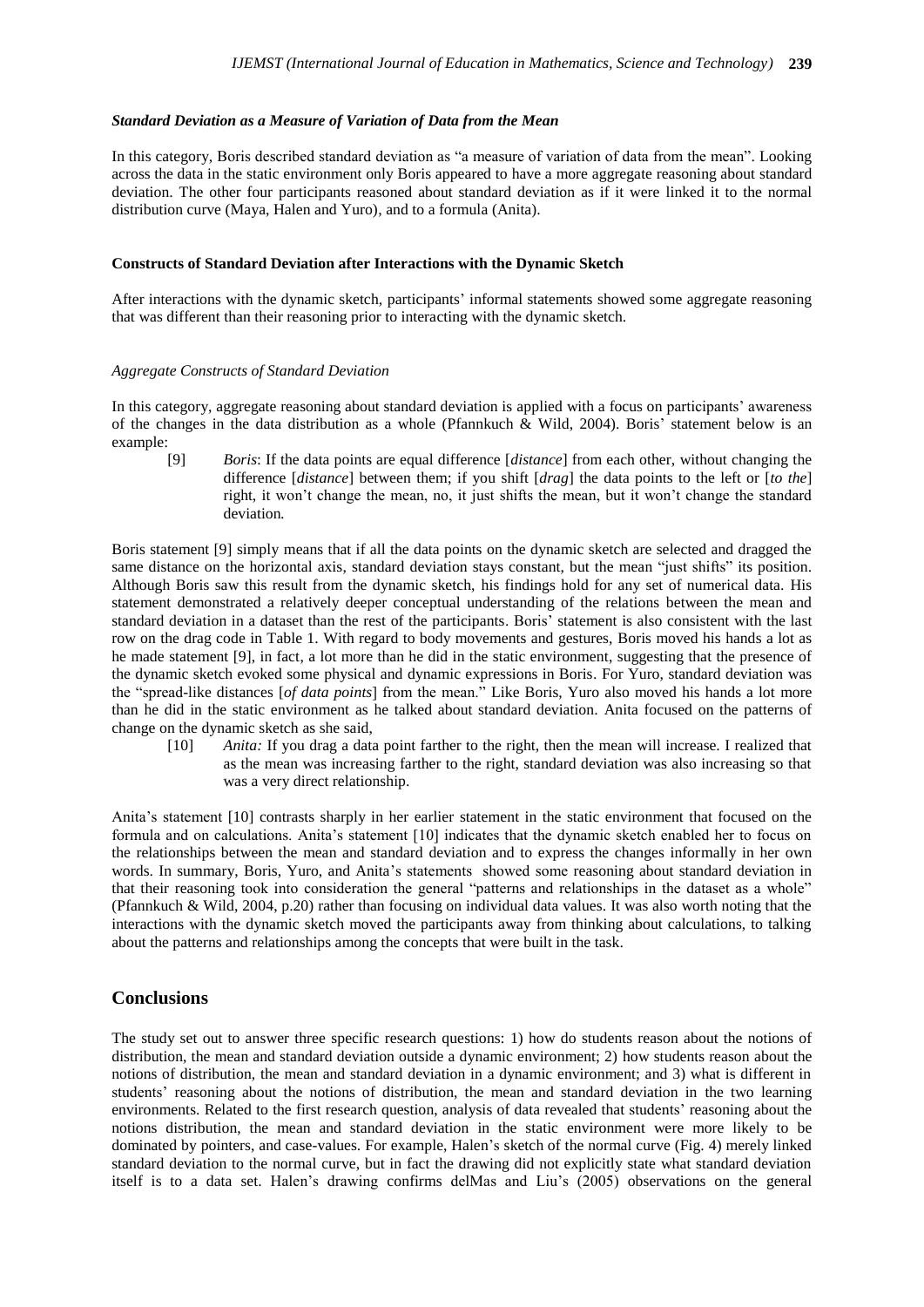misunderstandings that students have about standard deviation and the z-scores in the standard normal curve. Halen's sketch in Fig. 4, clearly describes the z-values, which are measured in standard deviation units, but it does not state what standard deviation itself means.

Regarding the second research question involving the dynamic environment, data analysis provides that the dynamic sketch provided students with physical tools with which to study the concept of standard deviation and its relationships with the mean and the distribution of a dataset. Using the dynamic sketch, Boris was able to confirm a well-established statistical principle that, moving a numerical data point the same distance on the horizontal axis does not affect their variability, but only shifts the mean left or right. Boris' findings after interacting with the dynamic sketch is one of the foundation concepts of variability that most introductory statistics textbooks do not always successfully convey to the students, but was clearly shown through visualization and physical movement of data points in the dynamic sketch. Boris was able to obtain the result by dragging the data points and linking the changes (the signs) on the numerical values of the mean with those of standard deviation, and the distribution data points on the horizontal number line. In that sense, the dragging tool of *Sketchpad* served as a semiotic mediator for the conceptual understanding (Wertsch & Addison Stone 1985) of data variability for Boris. Wertsch and Addison Stone (1985) submit that internalization is an evolving connection between the physical changes produced by using an artifact and the internally-oriented signs. For them, internalization represents the process of constructing individual knowledge as generated by a shared experience. Boris' example as well as other examples under aggregate reasonıng, led me to argue that the dynamic sketch and the dragging action mediated students' informal understanding of the meaning of standard deviation and variability. Lastly, related to the third research question, students' reasoning about variability in the dynamic environment also showed dynamic expressions, involving finger pointing (Fig. 3), and hand movements that supported the study hypothesis that dynamic artefact evoke dynamic and more physical thinking. In general, dragging action played a pivotal role in enabling participants physically check their conjectures, which was not possible in the static environment.

## **Recommendations**

Participants in this study showed clear difficulties distinguishing distribution as a general concept from the normal distribution curve as an example. Distribution is a very important foundation concept, so this study recommends that at the beginning of introductory statistics courses, clear examples are given about distribution as a general concept and the normal distribution as a prototypical example. More research is also needed in introductory statistics involving dynamic tools, particularly those that involve students physically in tasks, for example through touching, holding and dragging. Finally, there is an urgent need for a more unified framework for assessing dynamic and tactile learning environments in introductory statistics. Research studies that have been done in other areas of mathematics such calculus and algebra and have shown encouraging results, but a general framework for assessing learning in the dynamic learning environments is lacking. The current study adds to the on-going discussion on the contributions dynamic learning environments in the teaching and learning of mathematics in general, and in introductory statistics in particular.

## **References**

- Arzarello, F., Olivero, F., Paola, D., & Robutti, O. (2002). A cognitive analysis of dragging practices in Cabri environment*. ZDM 3*(3), 66–72.
- Arzarello, F., Paola, D., Robutti, O., & Sabena, C. (2009). Gestures as semiotic resources in the mathematics classroom. *Educational Studies in Mathematics*, *70*, 77-109.
- Bakker, A., & Gravemeijer, K. P.E. (2004). Learning to reason about distributions. In D. Ben- Zvi & J. Garfield (Eds.), *The challenge of developing statistical literacy, reasoning, and thinking* (pp. 147–168). Dordrecht, The Netherlands: Kluwer Academic Publishers.
- Bartolini Bussi, M. G., & Mariotti, M. A. (2008). Semiotic mediation in the mathematics classroom: Artifacts and signs after a Vygotskian perspective. In L. English, M. Bartolini Bussi, G. Jones, R. Lesh, & D. Tirosh (Eds.), *Handbook of international research in mathematics education, second revised edition*. Mahwah: Lawrence Erlbaum.
- delMas, R. C., & Liu, Y. (2005). Exploring students' conceptions of the standard deviation. *Statistics Education Research Journal*, *4*(1), 55–82.